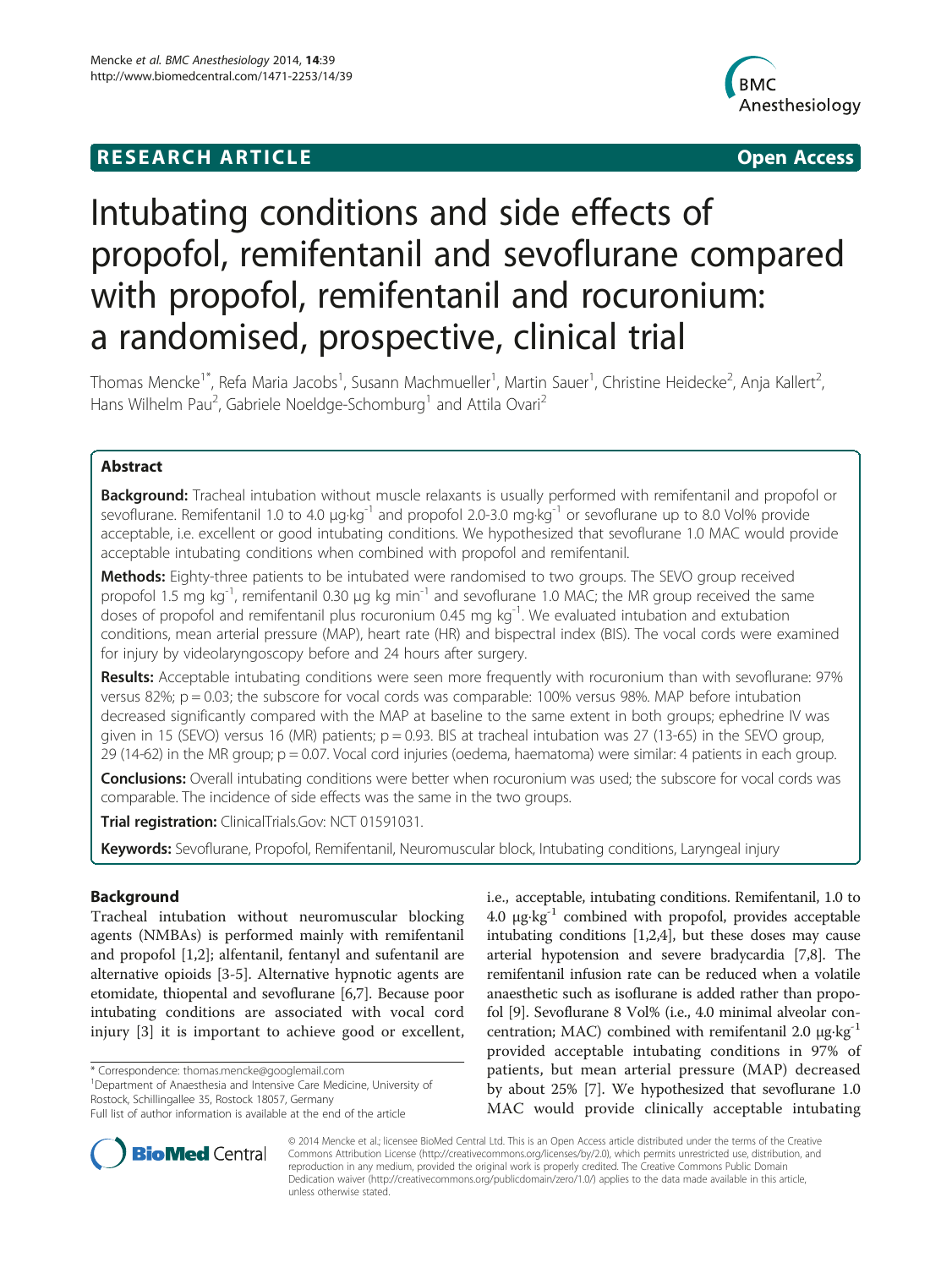conditions, when combined with a standard anaesthesia induction with propofol and a continuous infusion of remifentanil.

## Methods

The SEVO (sevoflurane) group received propofol, remifentanil and sevoflurane 1.0 MAC; the MR (muscle relaxant) group received propofol, remifentanil and rocuronium  $0.45$  mg·kg<sup>-1</sup>. The primary outcome measure was the intubation score [\[10](#page-7-0)]. Secondary outcome measures were MAP, heart rate (HR) and bispectral index (BIS); in addition, we assessed the incidence and severity of vocal cord injuries at 24 hours after surgery by videolaryngoscopy, the incidence and severity of hoarseness and sore throat up to 72 hours after surgery.

## Ethics approval and registration

This prospective, randomised, clinical study was conducted between April 2012 and January 2013 at the University Hospital of Rostock, Germany. Ethical approval was provided by the Institutional Review Committee (Ethikkommission der Universitaet Rostock, Rostock, Germany; registration number: A 2011 124) on 3 November 2011. The study was registered at ClinicalTrials.Gov with the number NCT 01591031.

#### Inclusion and exclusion criteria

After obtaining written informed consent, we studied 88 patients, American Society of Anesthesiologist (ASA) grade I-III aged 18-80 years, who required orotracheal intubation for ear surgery. Exclusion criteria were a known or suspected difficult airway, such as mouth opening < 3.5 cm or Mallampati score 4 or Cormack grade 3 and 4; obesity; disease of the larynx or vocal cords; hoarseness before surgery; and a preexisting severe vocal cord pathology discovered at videolaryngoscopy by an ear-nosethroat (ENT) physician before surgery.

#### Randomisation and monitoring

A randomisation program was used [\[11](#page-7-0)]. Patients in group MR were monitored with acceleromyography to achieve maximum neuromuscular block at the time of tracheal intubation in the MR group, i.e, when the TOF counts disappeared. Neuromuscular monitoring was performed with the TOF Watch SX® device (Organon Teknika, Eppelheim, Germany). Neuromonitoring was performed in all with the BIS Vista® brain monitoring system (Aspect Medical Systems, Norwood, MA, USA). It was used to measure the depth of anaesthesia at time of tracheal intubation. Blood pressure was measured non-invasively every 2 minutes during induction of anaesthesia and afterwards every 5 minutes.

## Induction and maintenance of anaesthesia

All patients received midazolam 7.5 mg orally before arrival in the anaesthetic room, where they were given dexamethasone 4.0 mg IV and ondansetrone 4.0 mg IV. Induction of anaesthesia was standardised: all patients received remifentanil 0.30 μg·kg·min<sup>-1</sup> for three minutes, after which propofol 1.5  $mg \cdot kg^{-1}$  was given (if necessary 30 mg was supplemented). After the propofol, the SEVO group received sevoflurane at an inspired concentration of 3.0-3.5 Vol% (fresh gas flow 8 l·min-1). After 2-3 minutes, when the endtidal sevofluane concentration reached 1.0 MAC (stable for 20 s), intubation was performed. MAC was calculated from the age of the patient with the software from the Primus<sup>®</sup> anaesthetic machine (Dräger Medical Germany, Lübeck, Germany). The sevoflurane was discontinued after intubation. In the MR group, after propofol, rocuronium 0.45 mg·kg<sup>-1</sup> was given after calibration of the TOF watch SX. If maximum block did not occur, a further  $0.15$  mg·kg<sup>-1</sup> rocuronium was added. The trachea was intubated when maximum block was achieved, by the same anaesthesiologist each time.

Maintenance of anaesthesia was by propofol 4.0 – 6.0 mg·kg·h<sup>-1</sup> and remifentanil 0.20-0.30 μg·kg·min<sup>-1</sup> in both groups. Ephedrine 5-10 mg IV was given if systolic pressure decreased by 20% and/or below 100 mmHg and atropine IV if the HR decreased below  $45 \text{ min}^{-1}$ . The patients were extubated when they opened their eyes and/ or began to cough. They were then moved to the postanaesthesia care unit (PACU).

## Intubating conditions, intubating variables and extubating conditions

Intubating conditions were assessed according to the GCRP guidelines (see Table [1](#page-2-0)) [[10](#page-7-0)]. Extubating conditions assessed during removal of the tracheal tube were defined as follows: excellent = no coughing and no movement of the limbs, good = slight coughing or slight movement of the limbs or both; poor = sustained coughing and/or vigorous movement of the limbs during extubation. Intubating variables were assessed: application of back upward right pressure (BURP), Cormack and Lehane grade, time for intubation and number of intubation attempts (see [Appendix\)](#page-6-0). We used RAE tubes (Mallinckrodt®, Covidien, Dublin, Irland) standardized to 8.0 mm for men and 7.0 mm for women. Cuff pressure was measured and adjusted continuously below 25 cm  $H_2$ 0 by a cuff pressure monitor. No gastric tubes or intubation stylets were used.

## Hoarseness and sore throat

Hoarseness and sore throat were assessed in the PACU and daily up to 72 hours by a physician blinded to the patient's group assignment. The incidence and severity of hoarseness (defined as change in the acoustic quality) and sore throat (defined as a continuous throat pain)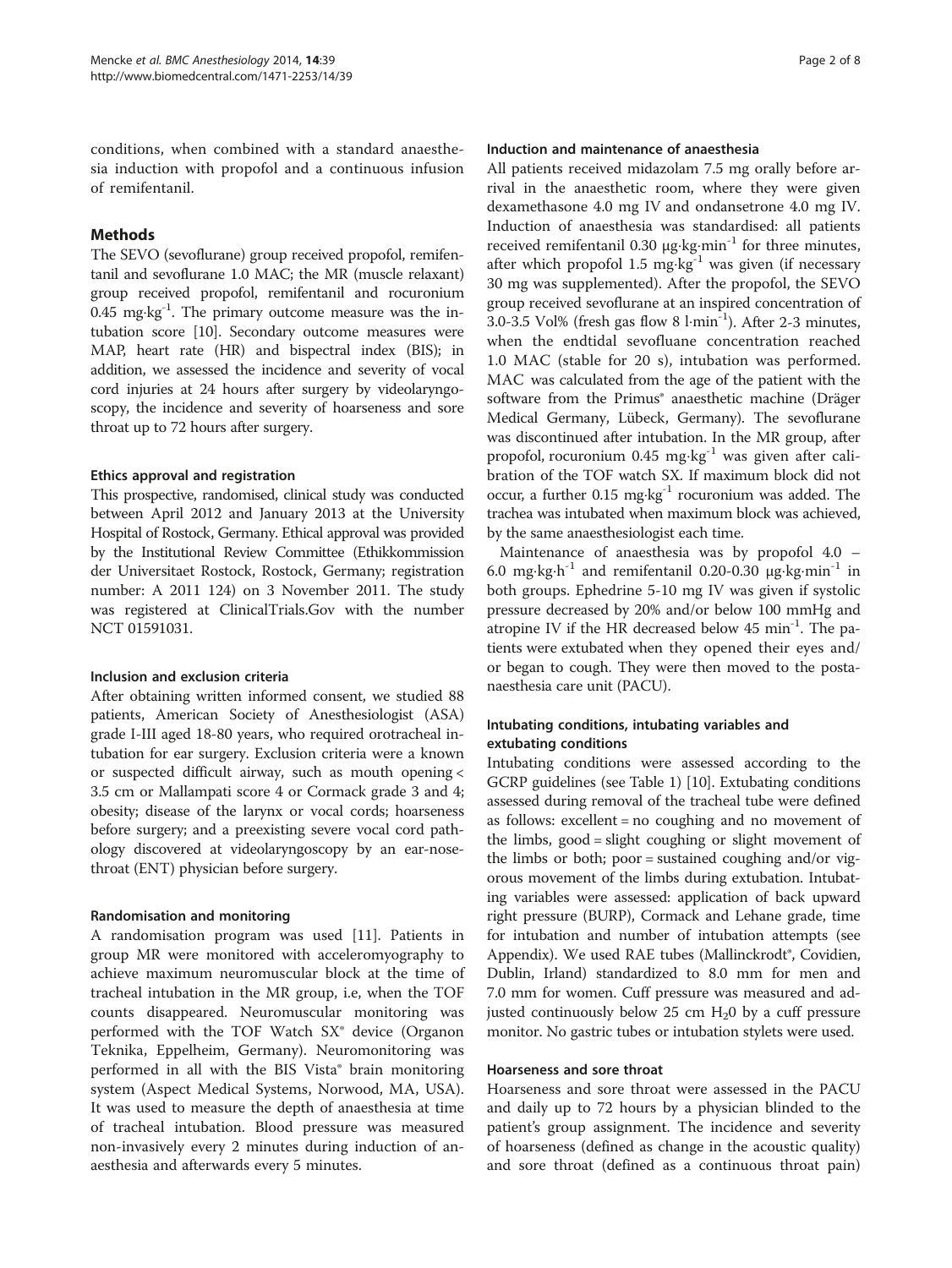<span id="page-2-0"></span>

|  |  | Table 1 Scoring conditions for tracheal intubation |  |  |  |
|--|--|----------------------------------------------------|--|--|--|
|--|--|----------------------------------------------------|--|--|--|

|                                                        | Intubating scores        |              |                              |  |  |
|--------------------------------------------------------|--------------------------|--------------|------------------------------|--|--|
|                                                        | Clinically<br>acceptable |              | Clinically not<br>acceptable |  |  |
| Variable                                               | <b>Excellent</b>         | Good         | Poor                         |  |  |
| Laryngoscopy                                           |                          |              |                              |  |  |
| Jaw relaxation                                         | Relaxed                  | Not fully    | Poor                         |  |  |
| Resistance to<br>laryngoscope                          | None                     | Slight       | Active                       |  |  |
| Vocal cords                                            |                          |              |                              |  |  |
| Position                                               | Abducted                 | Intermediate | Closed                       |  |  |
| Movement                                               | None                     | Moving       | Closing                      |  |  |
| <b>Reaction to tube insertion</b><br>or cuff inflation |                          |              |                              |  |  |
| Movement of limbs                                      | None                     | Slight       | Vigorous                     |  |  |
| Coughing                                               | None                     | Slight       | Sustained                    |  |  |

Intubating conditions: excellent = all qualities are excellent; good = all qualities are excellent or good; poor = any quality is poor. Excellent and good intubating conditions are summarised as clinically acceptable conditions [[10](#page-7-0)].

were assessed according to 4 point scales (see [Appendix](#page-6-0)) [[12,13\]](#page-7-0).

#### Vocal cord injuries

All patients underwent laryngoscopy before surgery by an ENT physician who was blinded to the patient's group. Slight changes, such as erythema, and vocal cord injuries, such as oedema, haematoma and granuloma by videolaryngoscopy (see [Appendix\)](#page-6-0) were noted. The recordings before and after surgery were compared; any changes were assessed as to the possibility that they could be caused by intubation.

## Statistical analysis

We used the SigmaStat® for Windows Version 3.5, (Systat Sotware Inc., San Jose, California, USA). Demographic data were analysed using Mann-Whitney U-test or t-test. Comparisons between the study groups were performed using the  $\chi^2$ test, Fisher's exact test or Kruskal-Wallis ANOVA test. Results were considered statistically significant when  $p < 0.05$ .

A sample size calculation assumed an incidence of acceptable intubating conditions of 100% in the rocuronium group and 75% in the sevoflurane group. Therefore we needed 66 patients (33 patients in each group;  $\alpha = 0.05$ ,  $1-\beta = 80\%$ ).

## Results

We randomised 83 patients; 43 to the SEVO group and 40 to the MR group (see Figure [1\)](#page-3-0). Patient characteristics were comparable (Table [2](#page-3-0)). BMI was less, but not significantly in the SEVO group ( $p = 0.06$ ). The duration of anaesthesia was significantly greater in the MR group

 $(p = 0.01)$ . BIS values and use of ephedrine were similar (Table [2](#page-3-0)). Table [3](#page-3-0) shows the haemodynamic response to tracheal intubation.

## Intubating conditions, intubating variables and extubating conditions

Tracheal intubation was possible in all patients, but two patients from the SEVO group could only be intubated after administration of rocuronium (see Figure [1\)](#page-3-0). The vocal cords were closed and did not open after propofol 30 mg IV; to avoid vocal cord injuries, rocuronium  $0.45$  mg·kg<sup>-1</sup> was given. Overall intubating conditions were not significantly better in group  $MR$  ( $p = 0.06$ ). However, acceptable intubating conditions (excellent and good) were significantly more common ( $p = 0.03$ ; Figure [2](#page-4-0)). The subscores for the vocal cords were not significantly different, but the subscore reaction to tube insertion or cuff inflation was significantly better in group MR ( $p = 0.02$ ; Figures [3, 4](#page-4-0) and [5\)](#page-4-0). Intubating variables and extubating conditions are shown in Table [4](#page-5-0).

#### Hoarseness and sore throat

The overall incidence of hoarseness was 21.5%, with no significant difference between the groups. The overall incidence of sore throat was 52%, again with no significant difference between groups. No patient suffered from hoarseness or sore throat exceeding 72 hours.

#### Vocal cord injuries

The overall incidence of vocal cord injuries was 12.5% (Table [5\)](#page-5-0). There were two haematomas and six cases of oedema, but no granulomas. Slight changes, such as erythema, were found in 13 patients in the SEVO group and eight in the MR group (n.s.).

#### **Discussion**

Tracheal intubation with propofol 1.5 mg $kg^{-1}$ , remifentanil 0.30  $\mu$ g·kg<sup>-1</sup>·min<sup>-1</sup> and sevoflurane 1.0 MAC was feasible and safe, but intubating conditions were not as good as in the rocuronium group. Acceptable intubating conditions were present in 82% of the patients in the SEVO group, and the subscore for the vocal cords was acceptable in 98%. MAP and ephedrine application were similar in the two groups, as were vocal cord injuries.

Tracheal intubation without NMBAs is performed more frequently, especially in ambulatory surgery [\[14](#page-7-0)]. In Germany in 2005, 20% of elective tracheal intubations were performed without NMBAs [[15\]](#page-7-0). The laryngeal mask offers an alternative, but for surgery in the prone position, laparoscopic or ENT surgery, tracheal intubation is essential [\[16](#page-7-0)]. Intubation without NMBAs avoids postoperative residual blockade and allergic reactions to muscle relaxants.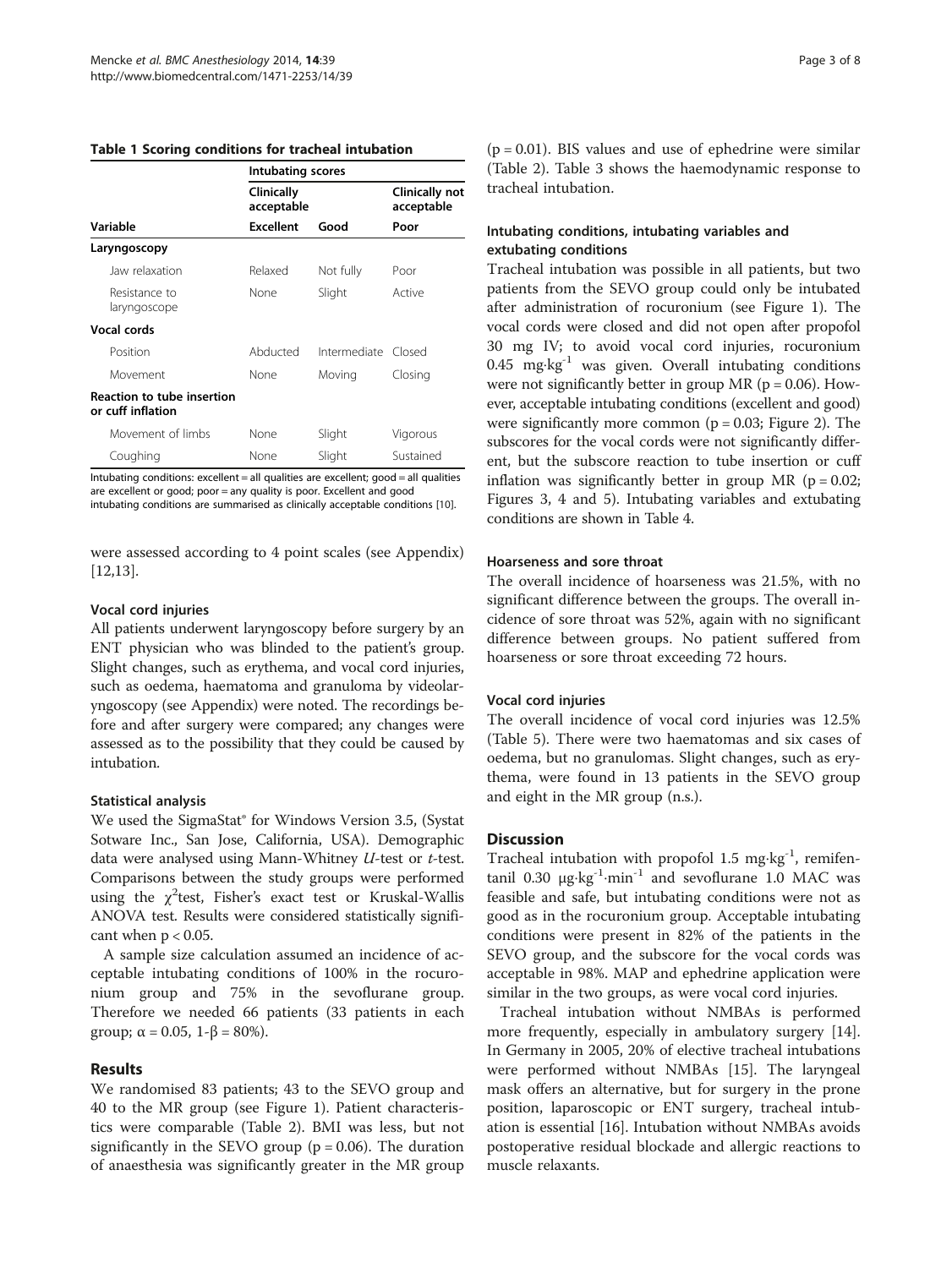<span id="page-3-0"></span>

## Table 2 Patient characteristics, duration of anaesthesia, BIS and ephedrine administration

|                                 | SEVO group     | <b>MR</b> group | P    |
|---------------------------------|----------------|-----------------|------|
|                                 | $(n = 39)$     | $(n = 40)$      |      |
| Age (yr)                        | $48 \pm 17$    | $50 \pm 16$     | 0.67 |
| Weight (kg)                     | $79.6 \pm 15$  | $83.8 \pm 16$   | 0.23 |
| Height (cm)                     | $173 \pm 11$   | $172 \pm 9$     | 0.70 |
| Body mass index ( $kq·m-2$ )    | $26.5 \pm 3.7$ | $78.7 + 4.3$    | 0.06 |
| Gender ratio (female/male)      | 16/23          | 16/24           | 0.89 |
| ASA I/II/III                    | 5/30/4         | 3/33/4          | 0.73 |
| Duration of anaesthesia (min)   | 81 (38-193)    | 121 (48-214)    | 0.01 |
| BIS at tracheal intubation      | 27 (13-65)     | 29 (14-62)      | 0.07 |
| BIS at tracheal extubation      | 72 (43-91)     | 71 (42-88)      | 0.89 |
| Administration of ephedrine (n) | 15 (38)        | 16 (40)         | 0.93 |

Values are mean  $\pm$  SD, or numbers (%) or median (range). BIS = bispectral index.

SEVO group = Induction of anaesthesia with sevoflurane.

MR group = Induction of anaesthesia with rocuronium.

## Table 3 Induction of anaesthesia and haemodynamic response to tracheal intubation

|                               | SEVO group | MR group   | P    |
|-------------------------------|------------|------------|------|
|                               | $(n = 39)$ | $(n = 40)$ |      |
| Mean arterial pressure (mmHg) |            |            |      |
| Preinduction                  | $92 + 11$  | $95 + 11$  | 0.18 |
| Postinduction                 | $65 + 9*$  | $65 + 8*$  | 0.98 |
| Postintubation                | $67 + 6*$  | $68 + 9*$  | 0.34 |
| Heart rate (beats/min)        |            |            |      |
| Preinduction                  | $71 + 12$  | $77 + 14$  | 0.05 |
| Postinduction                 | $63 + 10*$ | $65 + 11*$ | 0.51 |
| Postintubation                | $60 + 10*$ | $65 + 10*$ | 0.03 |
|                               |            |            |      |

Values are mean  $\pm$  SD.  $*p < 0.05$  versus preinduction values.

Preinduction = before induction of anaesthesia; Postinduction = 3 min after induction of anaesthesia but before tracheal intubation; Postintubation = 2 min after tracheal intubation.

SEVO group = Induction of anaesthesia with sevoflurane.

MR group = Induction of anaesthesia with rocuronium.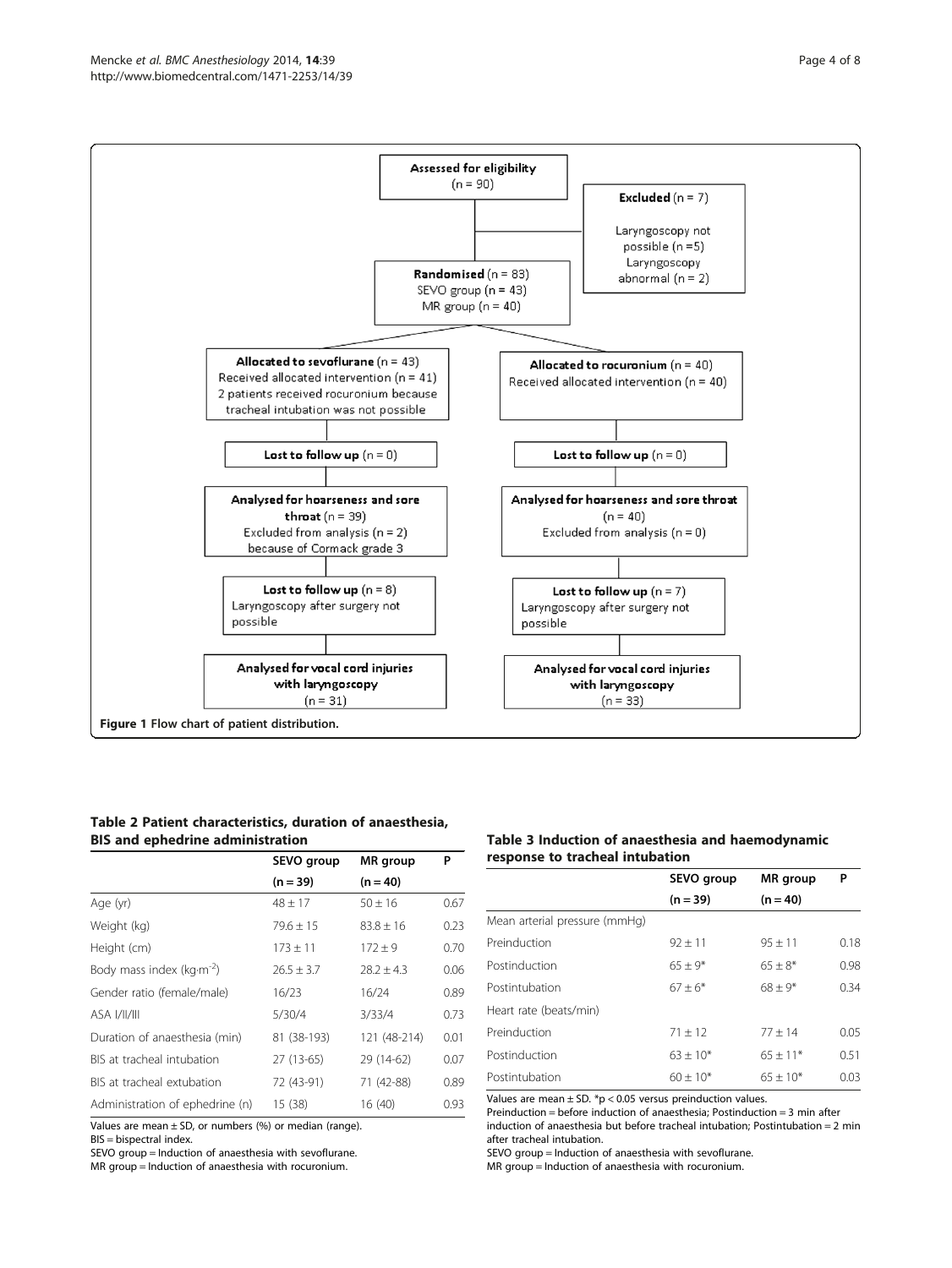<span id="page-4-0"></span>

Combining propofol with remifentanil, 1.0 to 4.0 μg·kg-1 provided acceptable intubating conditions [\[1](#page-7-0),[2,4,17](#page-7-0)]. Remifentanil 2  $\mu$ g·kg<sup>-1</sup> and propofol 2.0 mg·kg<sup>-1</sup> were sufficient to obtain excellent intubating conditions in 11 of 12 healthy volunteers [[17](#page-7-0)]. The drugs were given over 5 to 10 seconds, the propofol immediately after the remifentanil, a method which is safe in healthy volunteers or young patients, but not for patients of ASA grade II or III. As much as  $4.0 \mu g \cdot kg^1$  may be necessary to obtain excellent intubating conditions [[18\]](#page-7-0). Remifentanil ≥ 2  $\mu$ g·kg<sup>-1</sup> is not suitable for old patients or those with



cardiovascular disease because it is associated with arterial hypotension and bradycardia [[18\]](#page-7-0). In one observational study the choice of agent depended on the decision of the anesthesiologist [[5\]](#page-7-0). Acceptable intubating conditions were found in 98.2% of the patients in the relaxant-free intubating group; post-intubation laryngeal symptoms like sore throat and dysphonia were comparable between groups. In the relaxant-free group the median dosage of propofol was  $3.64$  mg·kg<sup>-1</sup>, supplemented with sufentanil [[5\]](#page-7-0). Arterial hypotension was observed in 14% of patients, to a similar degree in the two groups. Patients in the relaxant-free group, however, were significantly younger and in better ASA grades [\[5](#page-7-0)]. Others



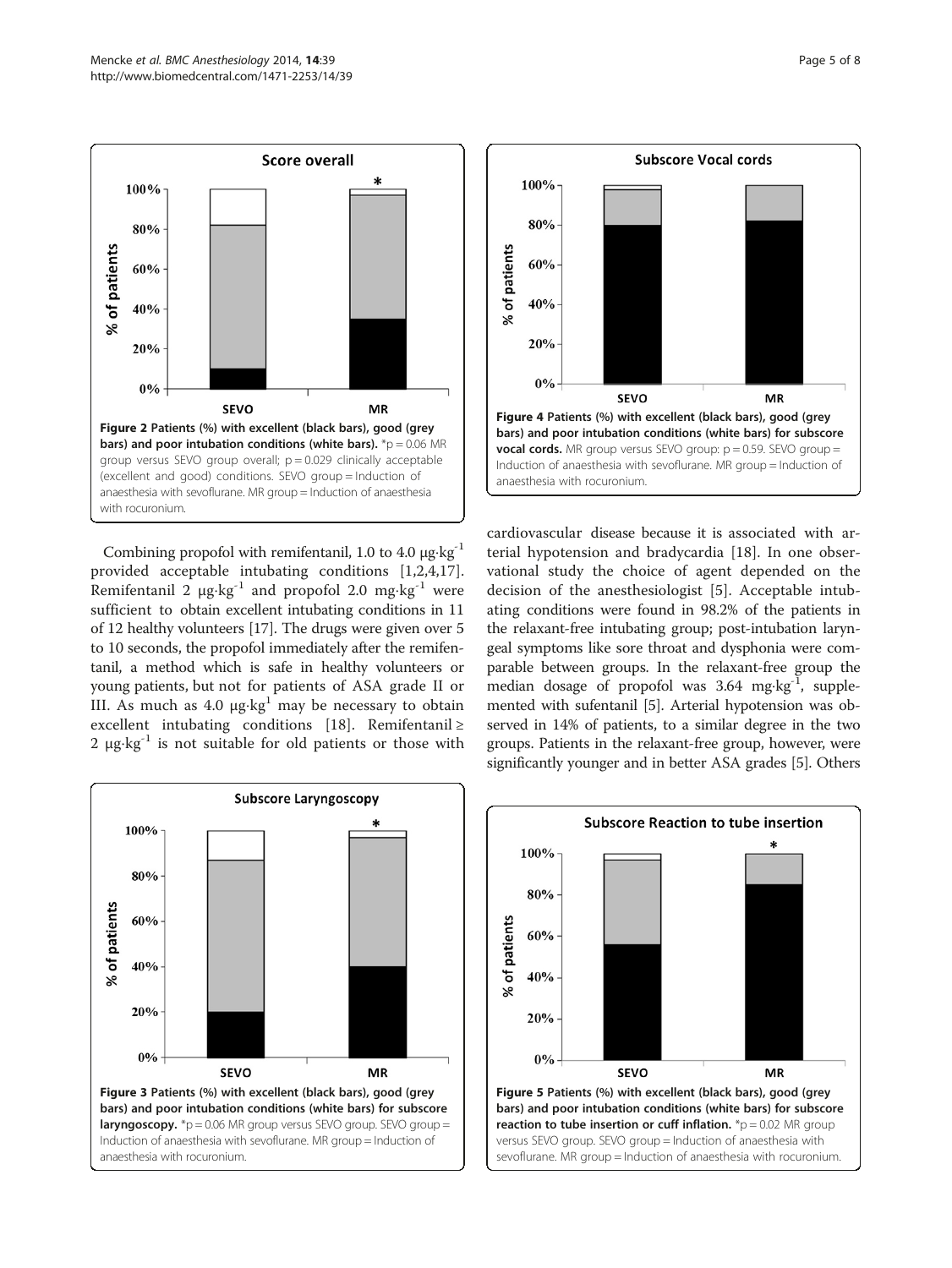<span id="page-5-0"></span>Table 4 Intubating variables and conditions during tracheal extubation

|                                                       | <b>SEVO</b><br>group | ΜR<br>group | Р    |
|-------------------------------------------------------|----------------------|-------------|------|
|                                                       | $(n = 39)$           | $(n = 40)$  |      |
| Intubating variables                                  |                      |             |      |
| Mallampati I/II/III                                   | 20/19/0              | 18/21/1     | 0.55 |
| Cormack grades 1/2                                    | 26/13                | 24/16       | 0.70 |
| Application of BURP                                   | 8                    | 12          | 0.48 |
| Time for intubation (s)                               | $21 + 17$            | $19 + 12$   | 0.44 |
| Attempts (n) 1/2                                      | 36/3                 | 35/5        | 0.71 |
| Extubating conditions                                 |                      |             |      |
| Coughing and movement of<br>limbs excellent/good/poor | 1/21/17              | 3/26/11     | 0.25 |

Values are mean  $\pm$  SD or numbers. BURP = back upward right pressure. SEVO group = Induction of anaesthesia with sevoflurane.

MR group = Induction of anaesthesia with rocuronium.

found that when NMBAs are omitted, difficult intubation is more common [[19](#page-7-0)].

Significantly fewer patients in our SEVO group had acceptable intubating conditions. The subscore vocal cords, however, was acceptable in all SEVO patients except one. Sevoflurane relaxes the bronchial muscles and possibly also the laryngeal muscles [[20](#page-7-0)]. The other subscores, however, were significantly worse in the SEVO group.

Sevoflurane has been used as the sole agent for tracheal intubation; the  $ED_{95}$  for tracheal intubation was 8.07% (end-tidal concentration) [[21\]](#page-7-0). Conditions after induction with sevoflurane 6% and  $N_2O$  66% in  $O_2$  were comparable to those with succinylcholine  $1.5 \text{ mg} \cdot \text{kg}^{-1}$ [[22\]](#page-7-0). This technique has been proposed for patients in whom succinylcholine is contraindicated [[22\]](#page-7-0). Mean arterial pressure and heart rate were significantly lower immediately before tracheal intubation with sevoflurane. Adding remifentanil 2.0  $\mu$ g·kg<sup>-1</sup> to sevoflurane 8 Vol%

| Table 5 Vocal cord injuries and erythema |  |  |  |  |  |  |
|------------------------------------------|--|--|--|--|--|--|
|------------------------------------------|--|--|--|--|--|--|

|                              | SEVO group   | MR group     | P    |
|------------------------------|--------------|--------------|------|
|                              | $(n = 31)$   | $(n = 33)$   |      |
| Incidence of injuries        |              |              |      |
| Haematoma, oedema            | 4(13)        | 4(12)        | 1.00 |
| Granuloma                    | 0            | 0            |      |
| Slight changes               |              |              |      |
| Erythema                     | 13 (42)      | 8(24)        | 0.21 |
| Side (erythema and injuries) |              |              |      |
| Bilateral                    | 16           | 11           | 0.22 |
| l eft                        | 0            | 1 (erythema) |      |
| Right                        | 1 (hematoma) | 0            |      |

Values are numbers (%).

SEVO group = Induction of anaesthesia with sevoflurane. MR group = Induction of anaesthesia with rocuronium.

resulted in acceptable intubating conditions in 29 of 30 patients [[7](#page-7-0)], a similar incidence to intubating conditions with rocuronium 0.6 mg·kg $^{-1}$  [[23\]](#page-7-0). Cros et al. applied a modified Dixon's up-and-down method to remifentanil 1.0 μg·kg<sup>-1</sup> followed by an infusion of 0.25 μg·kg<sup>-1</sup>·min<sup>-1</sup>, increasing or decreasing sevoflurane in 0.5% steps. The concentration of sevoflurane for acceptable intubating conditions was  $2.5 \pm 0.7\%$  [[24](#page-7-0)]. Sevoflurane 8 Vol% combined with remifentanil 2.0  $\mu$ g·kg<sup>-1</sup> caused a significant reduction of mean arterial pressure in young ambulatory patients (median age 16 and 18 years) [[7\]](#page-7-0). In our study, MAP decreased in both groups by about 30%, and ephedrine use was similar. MAP decreased more than expected in our patients (mean ages 48 and 50 years), who were much older than those of Cagiran et al. [\[7](#page-7-0)].

Our study included patients of ASA III grade with coronary artery and cerebrovascular disease. The heart rate was significantly lower after tracheal intubation with sevoflurane, which is advantageous for patients with coronary heart disease.

Avoiding neuromuscular blockade may increase the risk of difficult mask ventilation [\[25,26\]](#page-7-0). In a Danish observational study, tracheal intubation was difficult in 5.1% of 103,812 patients; avoiding neuromuscular blockade was one risk factor in the multivariate analysis (odds ratio 1.48) [\[25\]](#page-7-0). Neuromuscular blockade with rocuronium facilitated mask ventilation significantly compared with saline; in all 42 patients with rocuronium, ventilation was possible by mask [[26](#page-7-0)]. In an observational study of 53041 patients in whom mask ventilation was attempted, it was impossible in 77 (0.15%); 73 patients had received a neuromuscular blocking drug during management of the airway and neuromuscular blockade did not improve matters [\[27\]](#page-7-0). Changes caused by radiotherapy of the neck were the most important risk factor for impossible mask ventilation [[27](#page-7-0)]. Difficult mask ventilation combined with difficult laryngoscopy was observed in 698 patients (0.40%) from 176,679 patients [[28](#page-7-0)]. Independent risk factors for difficult mask ventilation combined with difficult laryngoscopy included radiotherapy changes, the presence of teeth, Mallampati III or IV and male sex. The impact of neuromuscular blocking agents could not be assessed [\[28](#page-7-0)].

Tracheal intubation with propofol and fentanyl alone was associated with a greater frequency and severity of hoarseness and vocal cord injuries compared with a group receiving these drugs and atracurium; intubating conditions were better with atracurium [[3\]](#page-7-0). Without rocuronium, there was more hoarseness and intubating conditions were worse [[17\]](#page-7-0). Nevertheless, Bouvet et al. showed that propofol and remifentanil were associated with a similar incidence of hoarseness and vocal cord injuries to cisatracurium [[29\]](#page-7-0), although fibroscopic examination was done 48 hours after surgery only in patients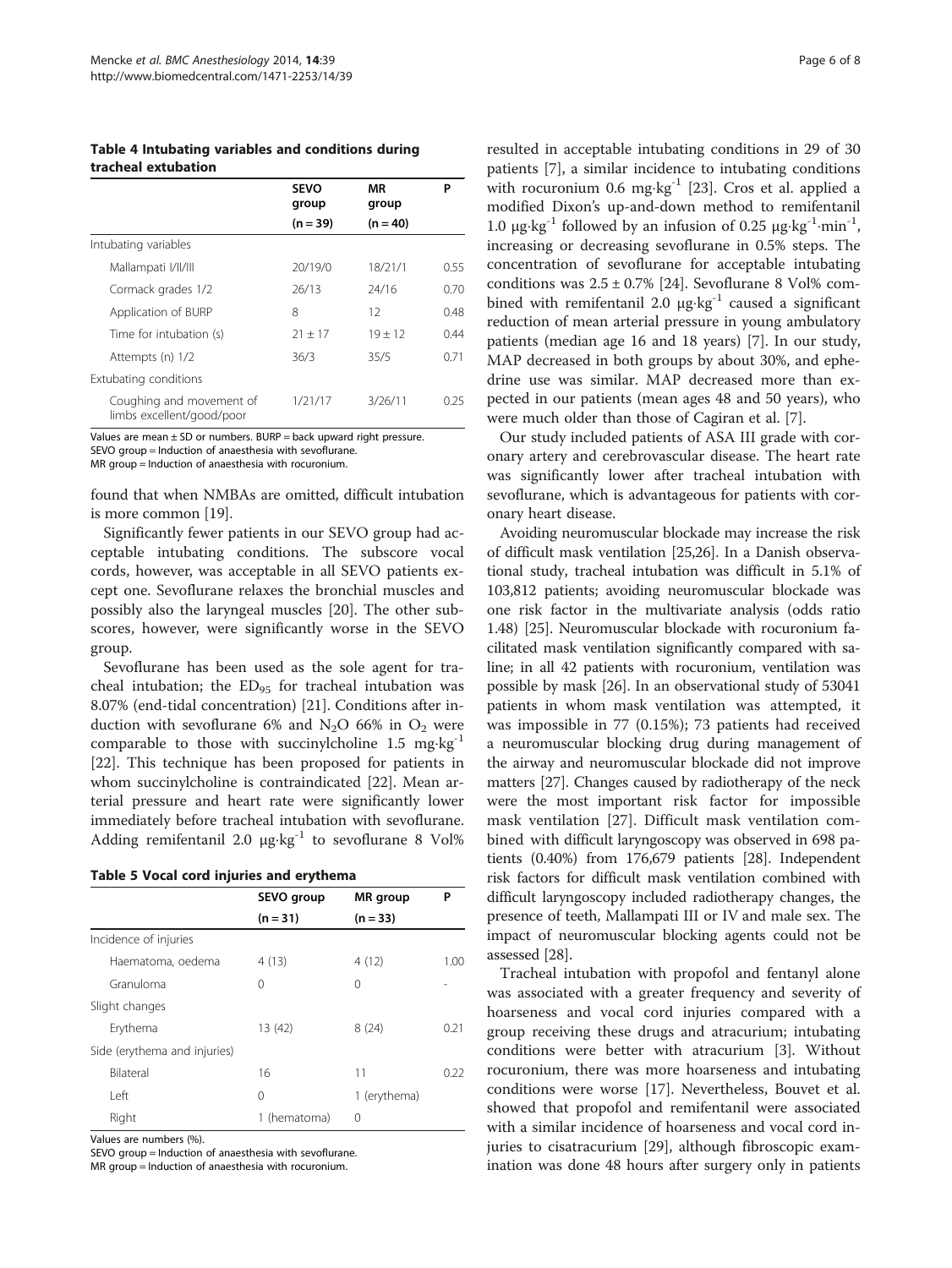<span id="page-6-0"></span>with persisted hoarseness; moreover, small tubes with an ID of 6.5 or 7.0 mm were used [[29](#page-7-0)]. The incidence of vocal cord injuries in patients receiving NMBAs was up to 27%, and 42% in patients receiving propofol and fentanyl without NMBAs [\[3,30](#page-7-0)-[33\]](#page-7-0). In the present study, however, we used remifentanil instead of fentanyl, and also sevoflurane. Vocal cord injuries such as haematoma and oedema were present in our study in 12.5%; the incidence of erythema was comparable between groups. We suppose that sevoflurane contributed to this low incidence of vocal cord injuries because the intubating conditions at the vocal cords were clinically acceptable in 98%. Obregon et al. showed that adding sevoflurane to propofol and remifentanil gave the same incidence of hoarseness as propofol, remifentanil and rocuronium [[34\]](#page-7-0). We confirmed these results; in addition, we showed that laryngeal injuries were not more common under sevoflurane anaesthesia. Vocal cord injuries may occur during tracheal intubation, during surgery and at the end of anaesthesia, when the tube is removed. Therefore, we assessed not only intubating conditions, but also extubating conditions to reveal possible risk factors for vocal cord injuries. The duration of anaesthesia was significantly greater in the MR group, which was unexpected as the patients were randomised. Duration of anaesthesia exceeding five hours is a risk factor for hoarseness or sore throat [[35,36](#page-7-0)]; our anaesthetics lasted less than four hours. The head was not moved during ear surgery; therefore, we suppose that duration of anaesthesia had no additional effect on laryngeal morbidity.

Our study has two more limitations. Firstly, it did not include any patients with the criteria of difficult intubation because we wanted to have comparable patients in both groups. Second, the investigator who assessed conditions at intubation could not be blinded as to the presence of sevoflurane. However, the investigator who studied hoarseness and sore throat up to 72 hours was blinded as was the ENT physician who performed the videolaryngoscopy.

#### **Conclusions**

In conclusion, we showed that intubating conditions with propofol 1.5 mg·kg<sup>-1</sup>, remifentanil 0.30  $\mu$ g·kg<sup>-1</sup>·min<sup>-1</sup> and sevoflurane 1.0 MAC-instead of rocuronium 0.45 mg $\text{kg}^{-1}$ -were acceptable in 82% of patients although conditions were better with rocuronium. The absence of a neuromuscular blocking agent did not affect the incidence and severity of vocal cord injuries.

## Appendix

Hoarseness, sore throat and vocal cord pathologies

A. Hoarseness [\[3](#page-7-0)] Do you have any hoarseness? No = 0; yes was graded as follows:

 $1 =$  noticed by patient,  $2 =$  obvious to observer,  $3 =$ aphonia.

B. Sore throat [[13\]](#page-7-0)

Do you have any sore throat?

 $No = 0$ ; if yes, sore throat was graded as follows:  $1 = mild$ (pain with deglutition),  $2 =$  moderate (pain present constantly and increasing with deglutition), 3 = severe (pain interfering with eating and requiring analgesic medication).

C. Vocal cord pathologies [\[3,30,33](#page-7-0)]

Location: unilateral (left or right vocal cord) or bilateral (both vocal cords).

Morphology:

- Slight changes: erythema = redness of the mucosa.
- Vocal cord injuries: oedema = swollen mucosa at the vocal folds, haematoma = bleeding into vocal cord, granuloma = granulation tissue remains as chronic, localised, rounded tissue.
- D. Intubating variables
- $-$  Time for intubation  $=$  time in seconds from the initial inserting of the laryngoscope into the patient's mouth until inflation of the cuff.
- Number of intubating attempts.

#### Competing interests

There was no financial support or sponsorship. None of the authors has any conflict of interest.

#### Authors' contribution

TM made substantial contributions to conception and design, acquisition of data, and statistical analysis and interpretation of data; he drafted the article and he approved the final version to be published. RMJ made substantial contributions to conception and design; she performed the tracheal intubations; she revised the article critically for important intellectual content; and she approved the final version of the manuscript. SM made substantial contributions to the conception and to the design and acquisition of data; she revised the manuscript before submission and approved the final version. CH made substantial contributions to design and acquisition of data; she performed the videolaryngoscopy, revised the article critically for important intellectual content, and approved the final version of the manuscript. AK made substantial contributions to acquisition of data and interpretation of data; she performed the videolaryngoscopy and revised the article before submitting. MS made substantial contributions to conception and design, acquisition of data, and interpretation of data, revised the article critically for important intellectual content, and approved the final version. HWP made substantial contributions to conception and design and analysis of data; he revised the article and approved the final version. GNS made substantial contributions to conception and design and interpretation of data, revised the manuscript and approved the final version. AV made substantial contributions to conception and design, collected and analysed data, performed the videolaryngoscopy, revised the manuscript for important intellectual content, and approved the final version of the manuscript before submitting it. All authors read and approved the final manuscript.

#### Acknowledgements

No persons other than the authors listed made substantial contributions to conception, design, acquisition of data, analysis and interpretation of data and preparation of the manuscript. There was no funding for any of the authors and there was no funding for the manuscript preparation.